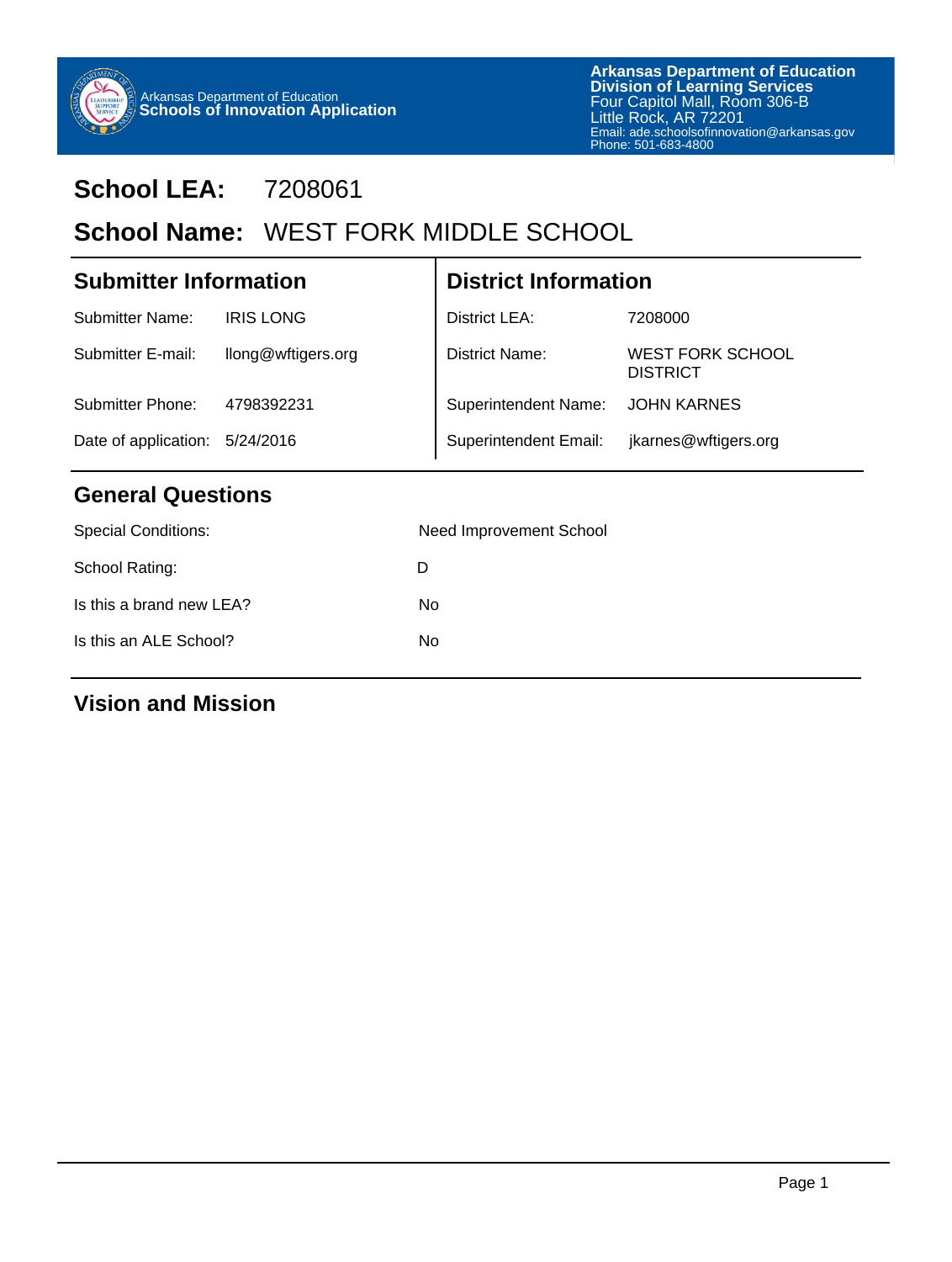

#### Mission

The mission of West Fork Middle School is to develop a personalized learning environment that produces selfmotivated students who are independent, critical thinkers and who collaboratively participate in the learning environment.

#### Vision

The staff and community of West Fork Middle School understand that each student needs a personalized learning environment that allows each learner to obtain his/her maximum potential. The learning experiences should be real, rigorous, and relevant with cross-curricular connections that prepare students for college or career. Adult mentors will be instrumental in meeting the needs of the whole child while providing the support needed for each learner to take risks and become a self-motivated, life-long learner.

#### **Significance**

West Fork School District has seen a 12% decrease in student enrollment over the past 7 years. As a result, difficult decisions related to staffing and services provided to students have been a necessity. We continue to look for the new and innovative ways to meet the needs of all learners with limited resources. This year we began with a survey to students in grades 7 through 12 asking questions related to how our current school structure is working and/or not working for them. It was eye opening to see that many students responded with the desire to have more control over the learning environment, especially the pace at which they could move through a course. We also hosted a community meeting to seek input from the parents and community on suggested changes to the school structure. The parents' comments mirrored that of the students with the desire for the school to allow for more student choice and control in the learning environment. Additionally, parents also see the need for more course offerings for students based on student interest.

We feel that the ability to rethink our mission, vision and purpose through redesigning our learning environment into one that is more personalized with more student choice will allow for us to efficiently meet the needs of all learners. West Fork Middle School has recently received a letter grade of D on the State letter-grading system and the ESEA accountability status is Needs Improvement. This is an indication that the current system of education is not meeting the needs of many of our learners. The School of Innovation process has not only given us an avenue to enhance the conversations, but has also challenged us to think about how a 21st Century school should operate.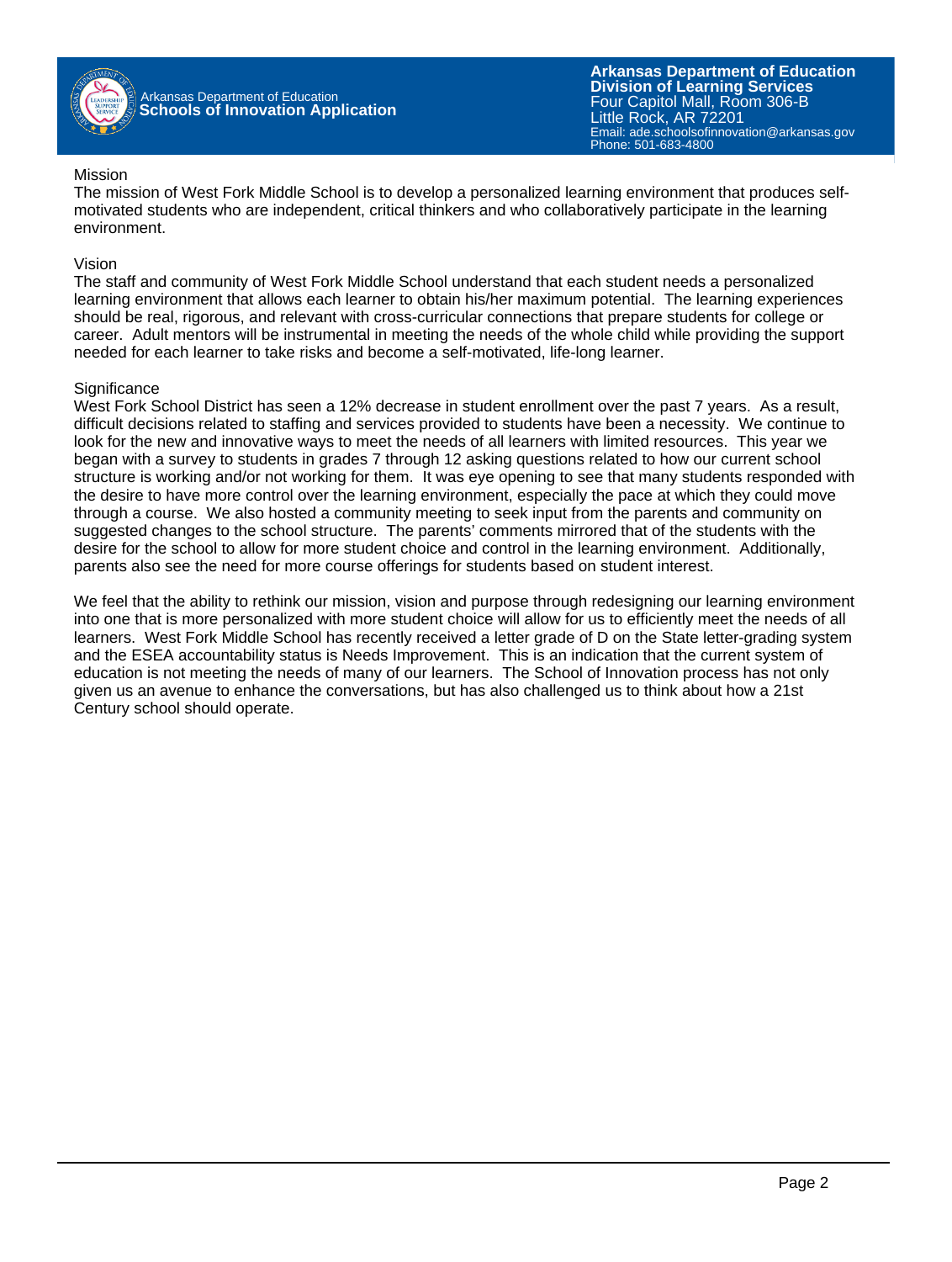

### **Goals and Performance Targets**

Rationale for Innovation

Rationale

West Fork Middle School staff use data to evaluate and inform instructional practices and student learning. Based on the 2014-2015 PARCC data, 28% of the non-TAGG group and 15% of the TAGG group students were deemed on target to be college and career ready in mathematics. Also 51% of the non-TAGG group and 35% of the TAGG group were classified as on target to be college and career ready in literacy.

Staff members also use the NWEA Measures of Academic Progress (MAP) assessments to measure student growth over time. The data indicate that 49% of students are meeting growth expectations in mathematics and 54% in reading. Further disaggregation of the data shows that only 60% of the students who score above the 50th percentile on the math assessment are meeting typical growth expectations, while only 39% of those scoring below the 50th percentile are meeting growth expectations. In reading, 60% of those scoring above the 50th percentile are meeting growth expectations and 46% of those scoring below the 50th percentile are meeting growth targets.

Approximately 55% of our students qualify for the free or reduced lunch program due to household income. Many of our students are classified as homeless, come from one-parent homes, or are being raised by family members other than the biological parents. Many of these students fall behind academically and become disengaged in the learning process due to academic skill gaps and social challenges. We will create an environment that supports more personalized time with each student to meet the needs of the whole child. A major support system will come in the form of a mentoring program. The research indicates many benefits of using adult mentors to support all students, especially at-risk adolescents. Mentoring programs strive to build positive, trusting relationships between each student and at least one adult. Programs that focus on support youth with education, social skills and relationship were more often effective than ones that focus on behavior problems, and programs that last one year or more were also found to more effective (Child Trends, 2013). The mentoring (advisor-advisee) program will be a welcome addition to the personalized learning environment at West Fork High School. The mentoring program will not only create lasting relationships with the student but also create a respectful lasting relationship with the families of our students. A personalized learning plan for each student will emphasize the following areas: academic rigor, social and emotional growth, and establishing long-term supportive relationship with an adult mentor.

Our teachers are constantly looking for ways to get more 1-on-1 time with our most at-risk students. Each teacher knows that the short 45 minutes with 20 or more students is not allowing time to meet the specialized needs of each student. Through the personalized learning model, we will develop teacher skills that focus on a student-centered, student-directed personalized learning experience. The professional development model for the adults will also follow a learner-centered, learner-directed personalized learning experience.

The interest in rethinking our current educational design prompted a site visit to Western Wayne School in Indiana to observe a personalized learning model in action. The ability to observe and talk with administrators, teachers and students solidified our resolve to consider a personalized model customized to meet the needs of our community.

Currently students are required to move at a pace that is dictated by the teacher and peers in the classroom. In our proposed model, students can be accelerated into more rigorous courses as they complete competencies for prerequisite courses. For example, students that show competencies in the middle school math curriculum could advance to high school courses (like algebra and geometry) at any point in the calendar year that the competencies have been met. Implementing a student-centered personalized learning environment at the middle school would allow for an easier transition for students into a Personalized Learning Academy at the high school. Additionally, our model will allow students increased amounts of time in areas in which they struggle. The increased time will allow for any point-in-time remediation that might be needed.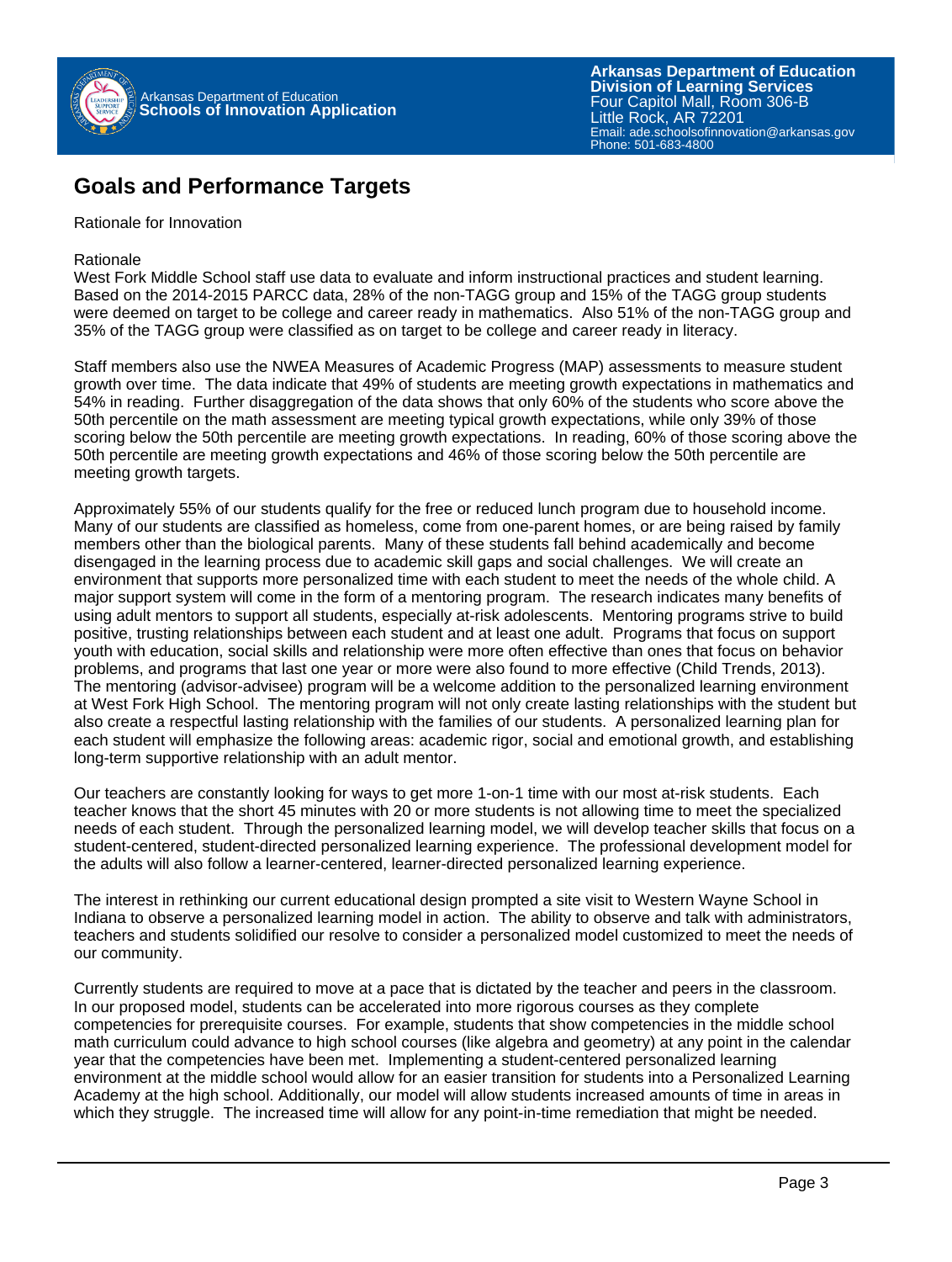

A pod of 3 to 6 teachers from the areas of mathematics, science, language arts and social studies will work collaboratively to customize the learning experience for each student in the Personalized Learning Academy. Each student in the Personalized Learning Academy will participate in a 4-period block for a total of 205 minutes each day; the remaining 4 courses will take place in a traditional setting with 45 minutes per course. Students' in the traditional model will continue to take 8 courses of 45 minutes per period. Each pod of teachers will have the same common planning time to allow for ongoing student-centered conversations and time to allow for embedded professional development.

Beginning in August 2014 West Fork High School began providing a Chrome book for each student in grades 9 through 12. Teachers have been incorporating technology tools that support and extend the learning process for students. In August 2015, in the second phase of the high school 1-to-1 initiative, they began offering online high school and college courses with approximately 125 course enrollments each semester. Moving to a personalized learning environment in grades 5-8 is a needed next step in our transformation from a traditional setting to a setting that fosters 21st Century learning processes at West Fork School District.

| Goal | <b>Goal Description</b>                                                          |  |
|------|----------------------------------------------------------------------------------|--|
|      | To close the achievement gap<br>between the TAGG group and<br>Non-TAGG group.    |  |
| 2    | To close the achievement gap<br>between the TAGG group and<br>Non-TAGG group.    |  |
| 3    | To increase the number of<br>students who are completing<br>rigorous coursework. |  |
| 4    | To increase the level of<br>student engagement in the<br>learning process.       |  |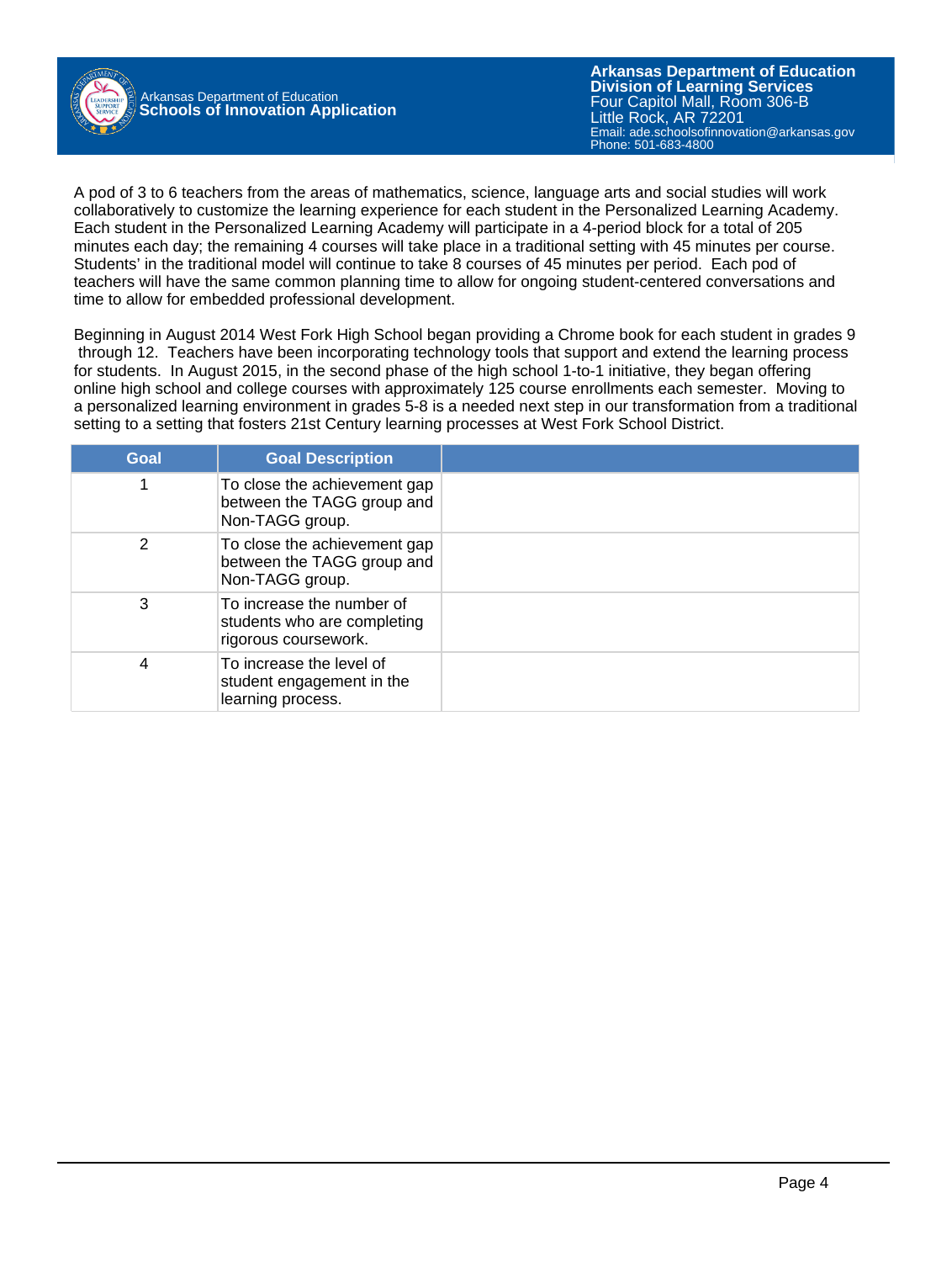

### **Innovations**

**Innovation Purpose**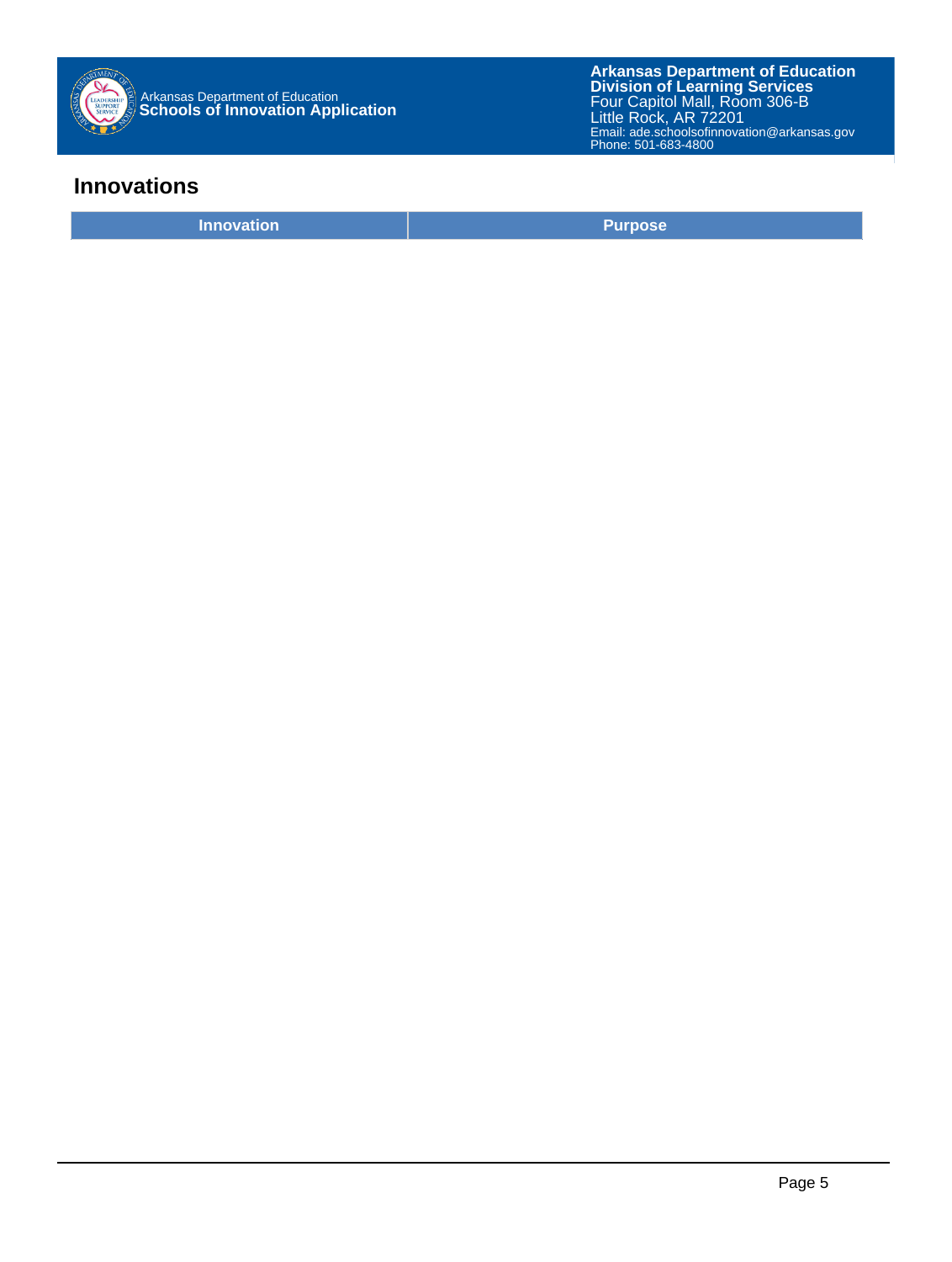

| Personalized Learning Model | A Personalized Learning Academy (PLA) will allow students in<br>grades 5-8 more choice in how they master course material<br>using a blending learning format. Students will have control of<br>the path, pace, place and time that they use to complete course<br>requirements. Students that grasp concepts easily and need<br>less 1-on-1 time with a teacher will be allowed to progress<br>through course requirements without being held back by those<br>that need more time to understand concepts. Students that<br>need more 1-on-1 time with a teacher, mentor or tutor will be<br>afforded the time needed due to a flexible learning schedule<br>focus on competencies and not simply time on task. Student<br>will have the choice to work in a 21st Century work space<br>(library) as well as in the classrooms of the teachers in the pod. |
|-----------------------------|-------------------------------------------------------------------------------------------------------------------------------------------------------------------------------------------------------------------------------------------------------------------------------------------------------------------------------------------------------------------------------------------------------------------------------------------------------------------------------------------------------------------------------------------------------------------------------------------------------------------------------------------------------------------------------------------------------------------------------------------------------------------------------------------------------------------------------------------------------------|
|                             | Each student will submit an application that includes a brief<br>essay on why he/she wants to be included in the Personalized<br>Learning Academy. The goal is to include any student that<br>wants to be in the Academy. However, if there are more<br>students than the schedule allows, a teacher team (including<br>the school counselor) will review the applications to determine<br>which applicants will be best served by the PLA.                                                                                                                                                                                                                                                                                                                                                                                                                 |
|                             | If spots become available, student will be able to join the<br>Personalized Learning Academy. The students that apply and<br>do not get in the first year will have priority in future years. In<br>upcoming years, we hope to have more slots available. In year<br>1 we are planning for approximately 80 students from grades 7-<br>8 to participate in the PLA. We plan to expand by adding more<br>students in grades 7-8 and also bringing 6th grade into the<br>model in Year 2. In year 3, we plan to bring grade 5 into the<br>model.                                                                                                                                                                                                                                                                                                              |
|                             | Each student in the PLA will maintain (with support from both,<br>parents and an adult mentor) a personalized learning plan. The<br>personalized learning plan will also strengthen students' soft<br>skills expected in the workplace: communication skills,<br>teamwork and collaboration, adaptability, problem solving,<br>critical observation, and conflict resolution.                                                                                                                                                                                                                                                                                                                                                                                                                                                                               |
|                             | The PLA will allow us to consider more college and career<br>offering for all students. Flexibility will allow for student to<br>progress through areas more quickly allowing for increased<br>time to obtain skills training and/or college training.                                                                                                                                                                                                                                                                                                                                                                                                                                                                                                                                                                                                      |
|                             | Yearly data will be collected to measure progress toward<br>meeting our goals. Data will be analyzed by the Council of<br>Innovation, and adjustments to the plan will be made as<br>necessary and submitted to the Commissioner for review.<br>Findings will be published and presented to parents, teachers,<br>students, community, and school board.                                                                                                                                                                                                                                                                                                                                                                                                                                                                                                    |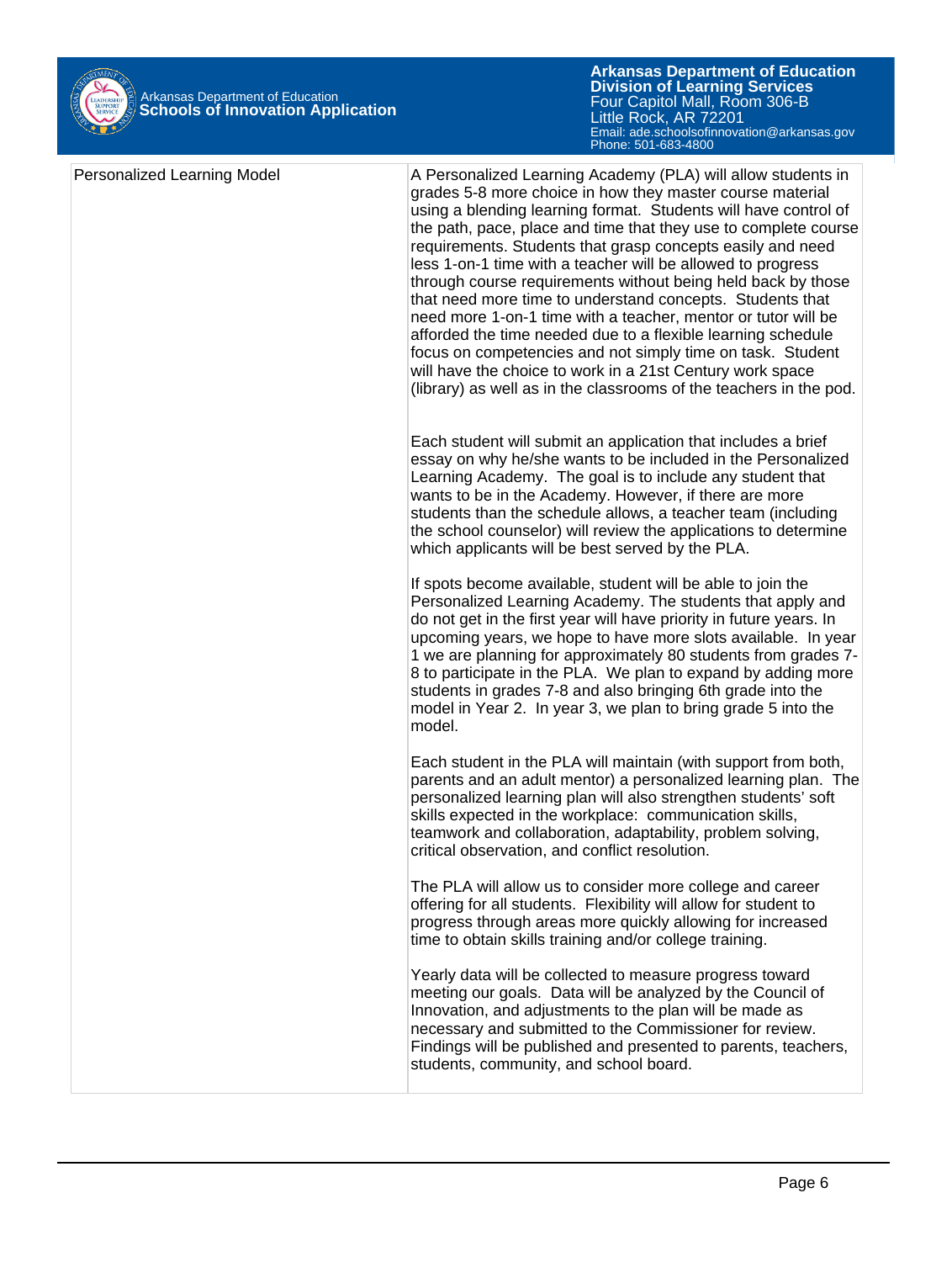

| <b>Innovation</b>      | <b>Purpose</b>                                                                                                                                                                                                                                                                                                                                                                                               |
|------------------------|--------------------------------------------------------------------------------------------------------------------------------------------------------------------------------------------------------------------------------------------------------------------------------------------------------------------------------------------------------------------------------------------------------------|
| School-based Mentoring | Each student will be assigned to one of the core teachers within<br>the Personalized Learning Academy. This teacher will serve as<br>the mentor for the student throughout the 5-8 school years.                                                                                                                                                                                                             |
|                        | Mentoring allows for student to build a deeper, lasting<br>relationship with at least one adult in the school. Some<br>benefits of mentoring programs are:                                                                                                                                                                                                                                                   |
|                        | •Students get more one-on-one counseling than in traditional<br>models:                                                                                                                                                                                                                                                                                                                                      |
|                        | •Students usually have a more clear plan for the future;<br>•Students take higher-level academic courses and concentrate<br>on career technical courses;                                                                                                                                                                                                                                                     |
|                        | •Student electives are aligned with the focused goals for the<br>future;                                                                                                                                                                                                                                                                                                                                     |
|                        | •Students see a connection between classes and future goals;<br>and                                                                                                                                                                                                                                                                                                                                          |
|                        | •Students receive more timely help when they encounter<br>problems which allows for increases in student performance.<br>(South Dakota Department of Education, n.d.)                                                                                                                                                                                                                                        |
|                        | Each adult mentor will be assigned a group of students that<br>they will work with over multiple years until students leave the<br>middle school. Together, the parents, mentor, and student will<br>develop a personalized learning plan and monitor the progress<br>regularly. Mentors will meet with students at least one time per<br>week and make contact with parents at least one time per<br>month. |
|                        |                                                                                                                                                                                                                                                                                                                                                                                                              |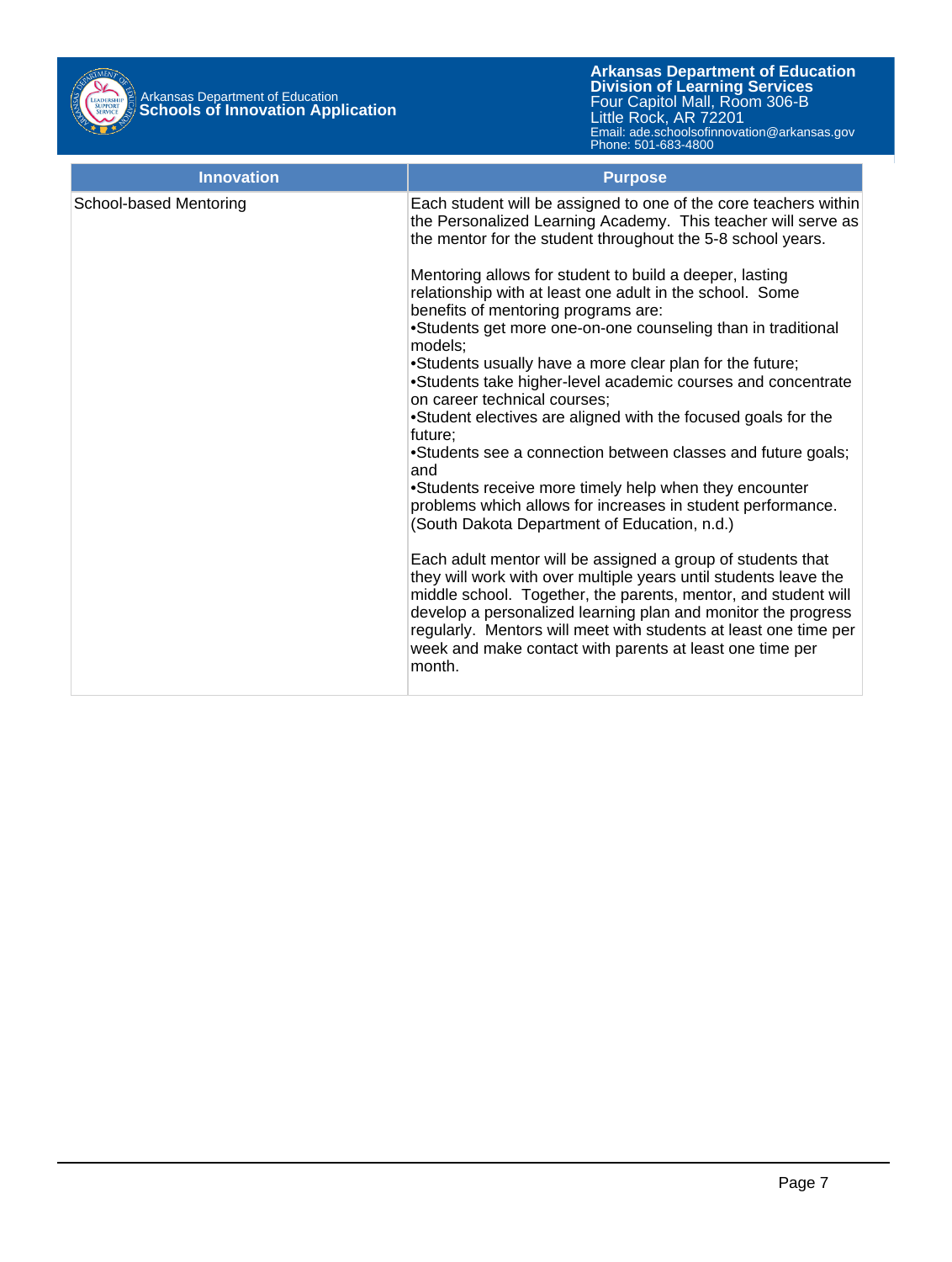

## **Innovation Plan**

| <b>Plan Date</b> | <b>Action</b>              | <b>Expected Outcome</b>                                                                                                                                                                                                                                                                                                                                                                                                                                                                                                                                                                                                                                                                                                                                                                                                                                                                                                                                                                                                                                            |
|------------------|----------------------------|--------------------------------------------------------------------------------------------------------------------------------------------------------------------------------------------------------------------------------------------------------------------------------------------------------------------------------------------------------------------------------------------------------------------------------------------------------------------------------------------------------------------------------------------------------------------------------------------------------------------------------------------------------------------------------------------------------------------------------------------------------------------------------------------------------------------------------------------------------------------------------------------------------------------------------------------------------------------------------------------------------------------------------------------------------------------|
| 02/15/2016       | <b>Curriculum Design</b>   | Core teachers will work collaboratively to<br>enhance their current curriculum resources<br>to allow for more differentiated experiences<br>for students. The curriculum will be based<br>on the Arkansas Content Frameworks with<br>an increased expectation of rigor and<br>relevance. The curriculum design will also<br>include a focus on cross-curricular<br>connections to include all core areas, art,<br>music, careers and technology. The<br>course content will be loaded into an online<br>learning management system (LMS) to aid<br>in the differentiated delivery to students.<br>The LMS will allow for the tracking of<br>student mastery of skills. The data will be<br>available to parents, teachers and<br>students.<br>Peer Review: High School and Middle<br>School teachers will use a rubric to provide<br>peer feedback to each other on the levels<br>of rigor, relevance and engagement<br>contained within each course. The<br>teachers have collaboratively developed a<br>rubric based on the research around the<br>three topics. |
| 03/15/2016       | <b>Curriculum Advances</b> | All current pre-Advanced Placement<br>courses will be compared to the parallel<br>content courses. We will identify the key<br>activities, projects, and units that raise the<br>level of a course to Pre-AP. These<br>activities, projects, and units will be added<br>as optional portions to the "regular" course.<br>This will allow students to complete the<br>more advanced work in a less threatening<br>environment. We hope that more students<br>will show success in the early advanced<br>tasks and continue to complete the<br>advanced tasks raising the level and depth<br>of their understanding in the content area.<br>This should allow for increased numbers of<br>students completing more advanced<br>coursework.                                                                                                                                                                                                                                                                                                                           |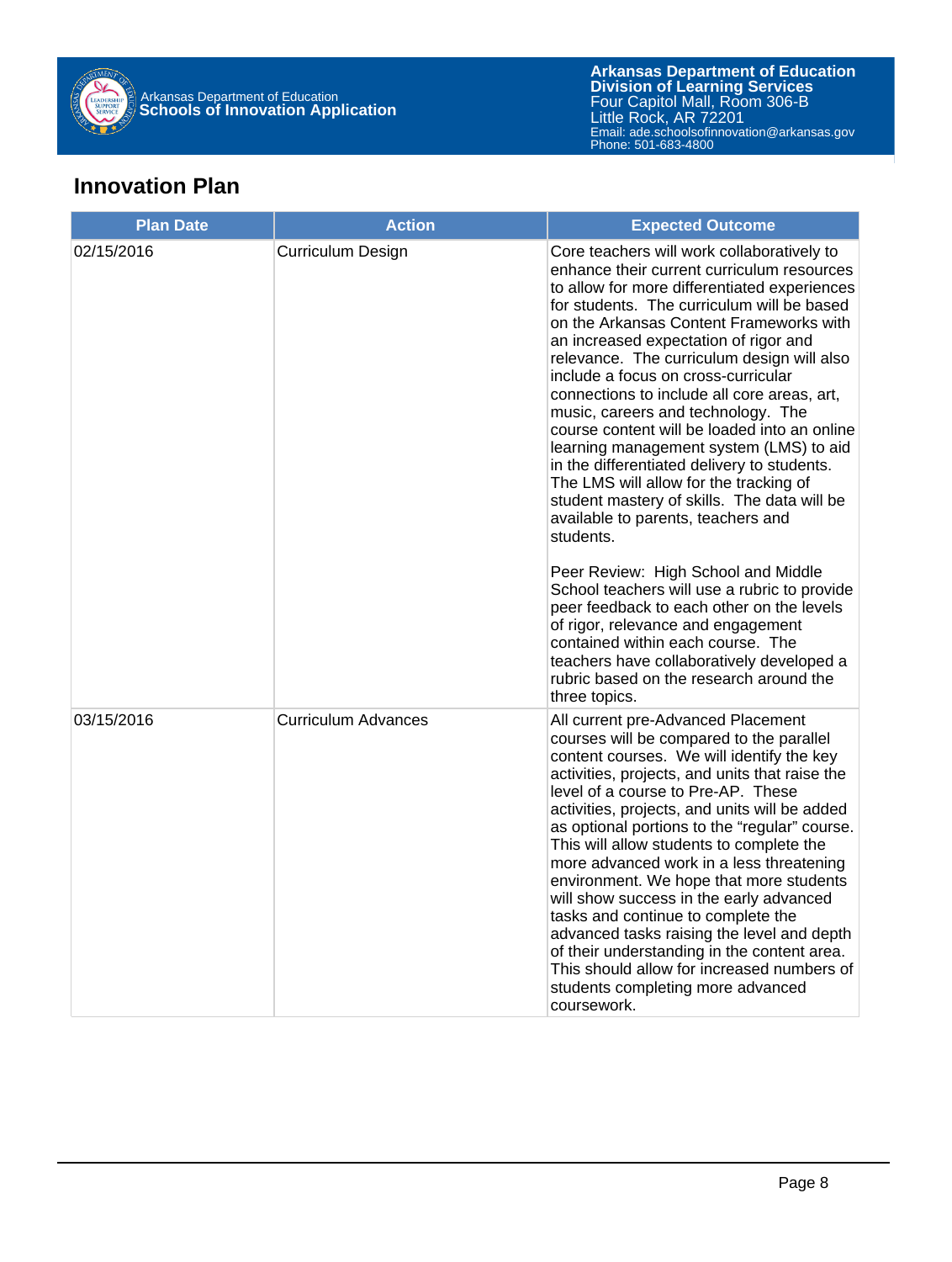

| <b>Plan Date</b> | <b>Action</b>                                                                                                                                   | <b>Expected Outcome</b>                                                                                                                                                                                                                                                                                                                                                                                                                     |
|------------------|-------------------------------------------------------------------------------------------------------------------------------------------------|---------------------------------------------------------------------------------------------------------------------------------------------------------------------------------------------------------------------------------------------------------------------------------------------------------------------------------------------------------------------------------------------------------------------------------------------|
| 03/17/2016       | Redesign Middle School Schedule to<br>Partner with Revised High School<br>Schedule                                                              | The middle school schedule will be<br>modified to support the flexible use of<br>teacher and student time into a larger block<br>of time-205 minutes-rather than the<br>current eight 45 minute blocks that are<br>used. Staffing decisions will be made<br>based on the needs for this new design.<br>Common planning will be in place for<br>teachers in the PLA to allow for daily<br>collaboration around student data and<br>progress. |
| 03/17/2017       | Grow Personalized Learning Areas of<br>Focus                                                                                                    | We will add additional core courses to the<br>PLA. Teachers of elective courses will be<br>invited to develop blended course<br>materials that allow for a personalized<br>learning experience for all students. All<br>blended courses will be required to contain<br>real, relevant and rigorous content and<br>high expectations similar to core classes in<br>the PLA.                                                                  |
| 06/26/2016       | Plan for implementing mentoring for<br>all students in grades 5-8 with intense<br>focus for the students in grades 7-8<br>within the PLA model. | Staff will be prepared to implement<br>mentoring for all students in grades 5-8<br>with frequent student-teacher interactions<br>and ongoing parent support.                                                                                                                                                                                                                                                                                |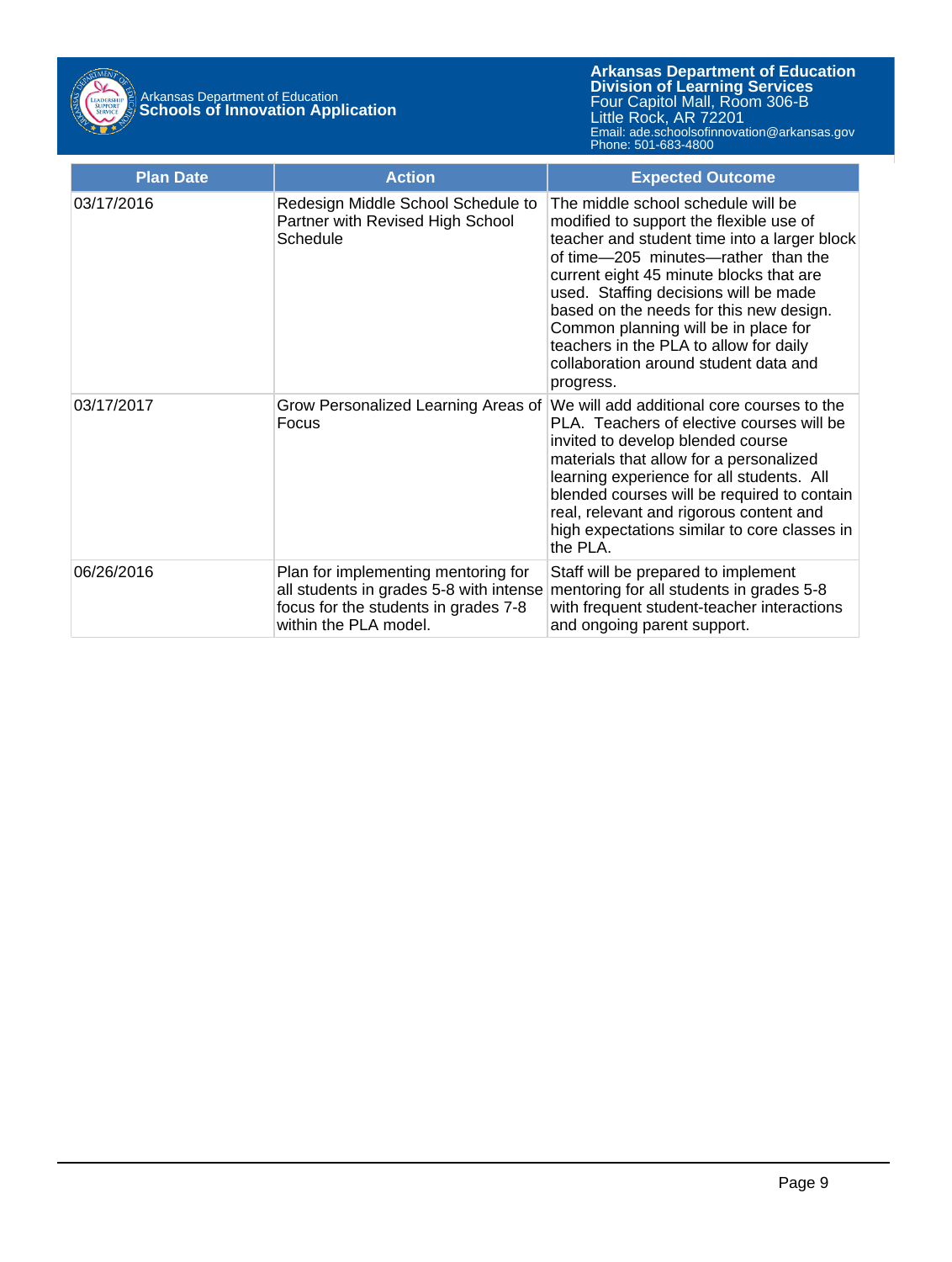

# **Requested Waivers**

| <b>Code section, Rule, or Local</b><br><b>Policy</b> | <b>Goal</b> | <b>Rationale</b>                                                                                                                                                                                                                                                                                                                                                                                                                                                                                                                                                                                                                                                                                                                                                                                                                                                          |  |
|------------------------------------------------------|-------------|---------------------------------------------------------------------------------------------------------------------------------------------------------------------------------------------------------------------------------------------------------------------------------------------------------------------------------------------------------------------------------------------------------------------------------------------------------------------------------------------------------------------------------------------------------------------------------------------------------------------------------------------------------------------------------------------------------------------------------------------------------------------------------------------------------------------------------------------------------------------------|--|
| 14.03 Clock hours for unit of credit                 | 2           | Students will be allowed to show mastery of<br>concepts/skills and progress at a personalized pace<br>through the curriculum. A waiver from the 120 clock<br>hours' requirement will be necessary to allow students to<br>progress as needed. This waiver will be needed mainly for<br>8th grade students that complete mastery requirements<br>allowing them to enter high school courses early. As<br>students finish the course requirements at the mastery<br>level, they will begin working on the coursework for the<br>next course in the sequence.<br>We are asking for this waiver only be applied to any of the<br>classes being taught in the PLA model. In year 1, the<br>course courses (math, science, language arts, and social<br>studies) will be included with electives being added in year<br>2 and beyond.<br>This waiver is tied to goal #1 and #2. |  |
| 10.02.5 Class Size Maximum                           | 3           | Students will have control of the time, place, path and<br>pace at which they work through the curriculum.<br>Therefore, students will be allowed to find a comfortable<br>location in which to work and get support. This flexibility<br>might result in a teacher hosting over 30 students that<br>he/she is monitoring. The waiver from the maximum class<br>size requirements will be necessary for teachers and<br>students to choose when and where to participate in the<br>learning process. We are requesting a maximum of 40<br>students be allowed in any one class. Teachers will not<br>have more than 150 students assigned to their load in a<br>given day.<br>This waiver is tied to goals #2 and #3.                                                                                                                                                     |  |
|                                                      | 4           |                                                                                                                                                                                                                                                                                                                                                                                                                                                                                                                                                                                                                                                                                                                                                                                                                                                                           |  |
|                                                      | 3           |                                                                                                                                                                                                                                                                                                                                                                                                                                                                                                                                                                                                                                                                                                                                                                                                                                                                           |  |
|                                                      | 4           |                                                                                                                                                                                                                                                                                                                                                                                                                                                                                                                                                                                                                                                                                                                                                                                                                                                                           |  |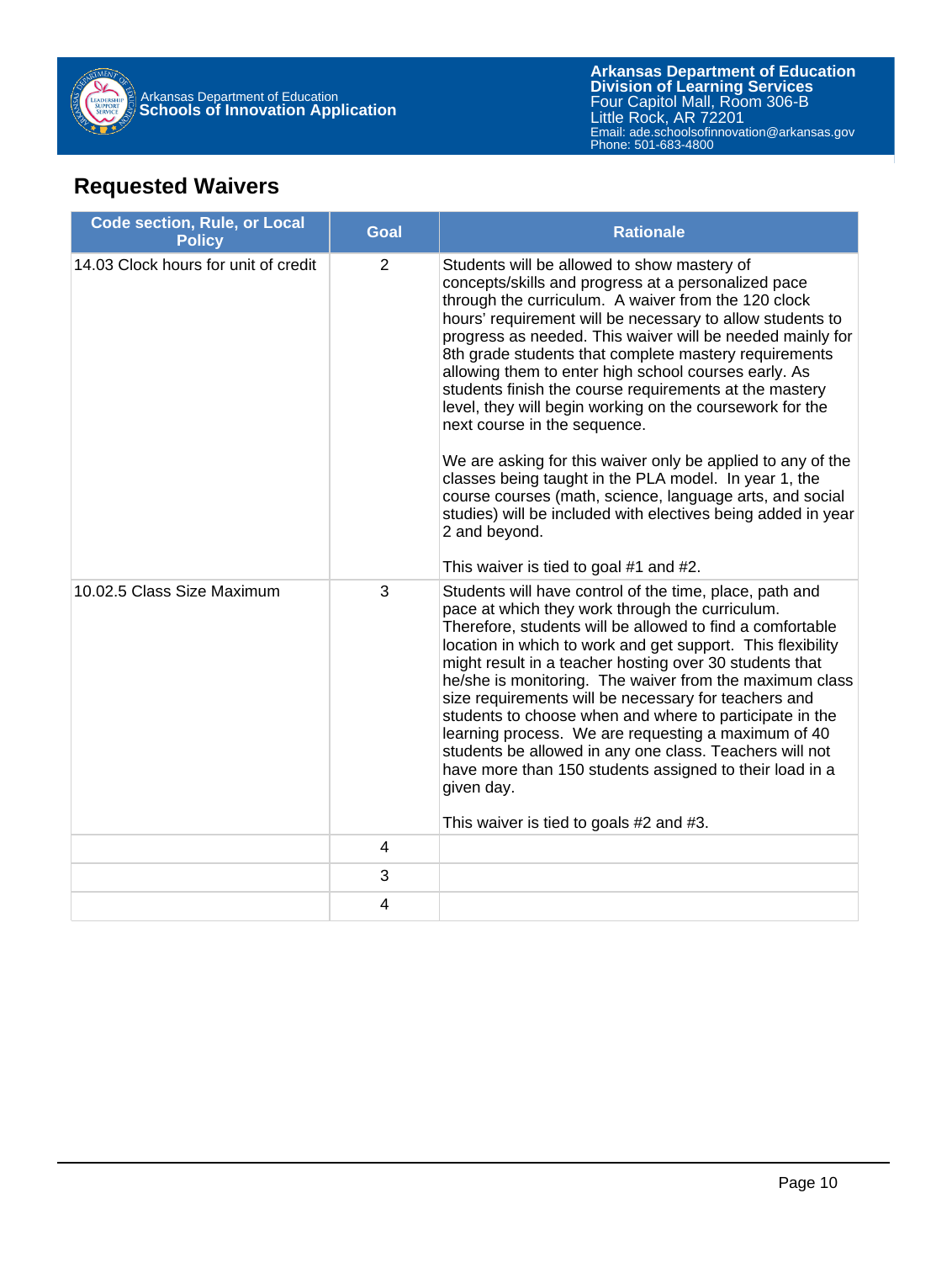

# **Council of Innovation**

District:

School:

Minority at School 9.00%

| <b>Council Member Name</b> | <b>Representative Group</b> | <b>Minority</b> | <b>Position</b>             | <b>Date Elected</b> |
|----------------------------|-----------------------------|-----------------|-----------------------------|---------------------|
| Granville Wynn             | Parent                      | N               | Member                      | 1/5/2016            |
| Joshua Posey               | <b>Student</b>              | N               | Member                      | 12/14/2015          |
| Michelle Posey             | Parent                      | $\mathsf{N}$    | Member                      | 1/5/2016            |
| Jessica McMullen           | Teacher                     | N               | member                      | 12/18/2015          |
| Nathan Martin              | Student                     | $\mathsf{N}$    | member                      | 12/14/2015          |
| Kay Rosetti                | Community                   | N               | member                      | 1/5/2016            |
| <b>Charlie Rosetti</b>     | Community (Mayor)           | N               | member                      | 1/5/2016            |
| Leslie Caudle              | Parent                      | $\mathsf{N}$    | Member                      | 1/5/2016            |
| Cory Robbins               | <b>Other Staff</b>          | Y               | member                      | 1/5/2016            |
| Karin Alvarado             | Parent                      | $\mathsf{N}$    | Member                      | 1/5/2016            |
| Karen Daugherty            | Community (Board)           | $\mathsf{N}$    | member                      | 1/5/2016            |
| Eula Licthy                | Community                   | $\mathsf{N}$    | member                      | 1/5/2016            |
| Joey Dickard               | Teacher                     | $\mathsf{N}$    | Member                      | 12/18/2015          |
| <b>Hailey Holiday</b>      | Teacher                     | N               | Member                      | 12/18/2015          |
| <b>Tessa Mesplay</b>       | <b>Other Staff</b>          | N               | Member                      | 12/18/2015          |
| Patty Burnett              | Other                       | $\mathsf{N}$    | Member                      | 12/18/2015          |
| <b>Becky Ramsay</b>        | Administrator               | N               | Member                      | 12/18/2015          |
| Lester Long                | Administrator               | $\mathsf{N}$    | Facilitator (non<br>voting) | 12/18/2015          |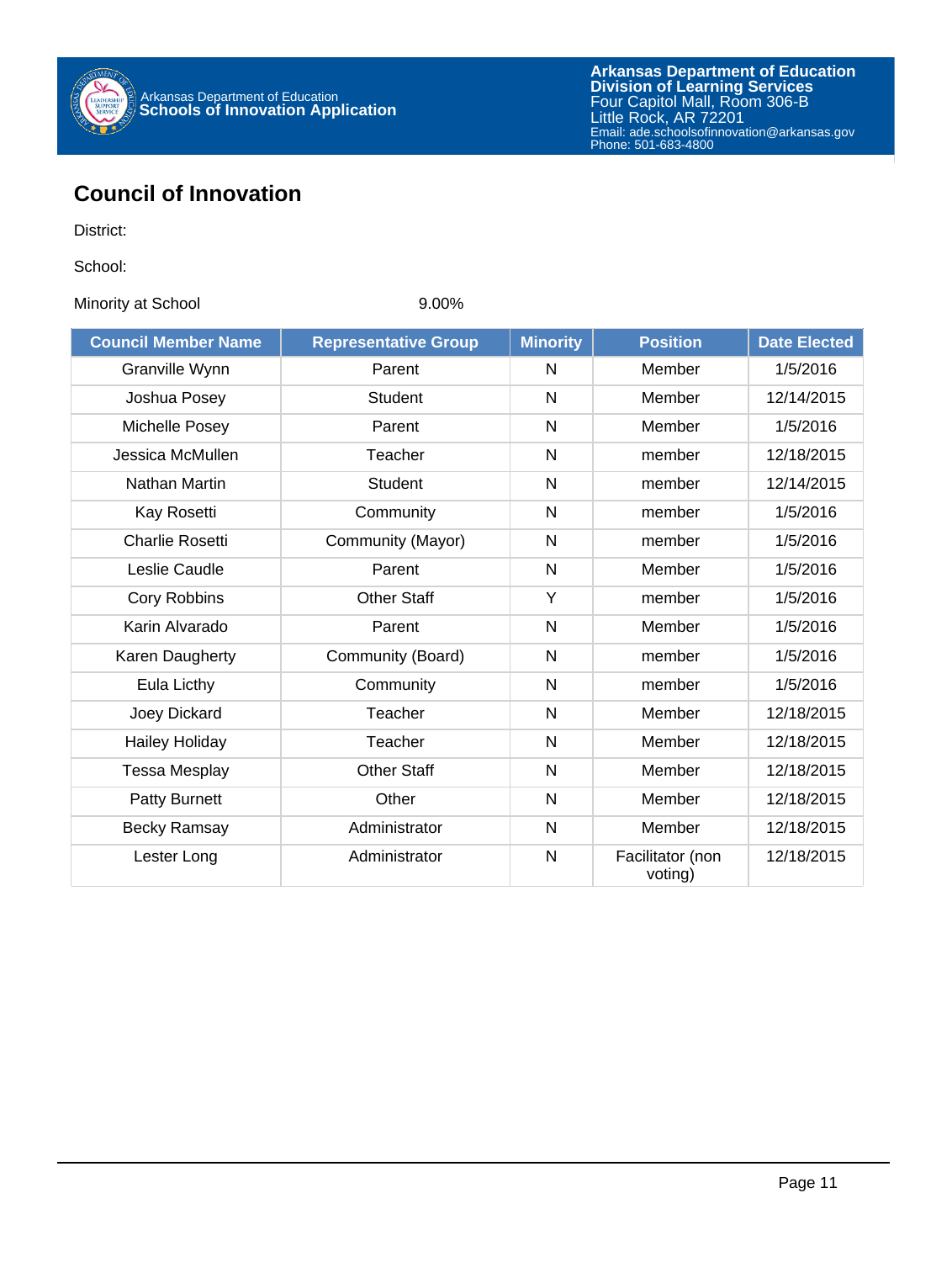

# **Shared Leadership**

| <b>Meeting</b><br><b>Date</b> | <b>Meeting</b><br><b>Purpose</b>                                                                                                        | No. of<br><b>Teachers</b><br><b>Present</b> | No. of<br><b>School</b><br><b>Staff</b><br><b>Present</b> | No. of<br><b>Parents</b><br><b>Present</b> | No. of<br><b>Community</b><br><b>Members</b><br><b>Present</b> | No. of<br><b>Students</b><br><b>Present</b> | <b>Meeting</b><br><b>Outcome/</b><br><b>Planned Next</b><br><b>Steps</b>                                                    |
|-------------------------------|-----------------------------------------------------------------------------------------------------------------------------------------|---------------------------------------------|-----------------------------------------------------------|--------------------------------------------|----------------------------------------------------------------|---------------------------------------------|-----------------------------------------------------------------------------------------------------------------------------|
| 11/8/2015                     | <b>Staff Meeting</b><br>to discuss site<br>visit and<br>potential SOI<br>ideas                                                          | 5                                           | 5                                                         | $\boldsymbol{0}$                           | $\mathbf 0$                                                    | $\mathbf 0$                                 | Plan for<br>12/18/15<br>meeting and<br>vote                                                                                 |
| 12/18/201<br>5                | Elect COI<br>Representativ<br>es                                                                                                        | 21                                          | $6\phantom{1}$                                            | $\mathbf 0$                                | $\mathbf 0$                                                    | $\mathbf 0$                                 | Attend 1st COI<br>meeting 1/7/16                                                                                            |
| 1/5/2016                      | Community<br>Meeting to<br>Seek<br>Innovation<br>Ideas and<br>elect<br>representative<br>s for COI<br>(combined<br>with high<br>school) | 5                                           | 1                                                         | $\boldsymbol{9}$                           | $\overline{2}$                                                 | $\overline{0}$                              | Attend 1st COI<br>meeting 1/7/16                                                                                            |
| 1/7/2016                      | <b>COI Meeting</b>                                                                                                                      | 4                                           | $\mathbf{1}$                                              | 4                                          | 3                                                              | 2                                           | Provide<br>suggestions<br>and select<br>working group<br>to work on<br>details to being<br>back to<br>meeting on<br>1/26/16 |
| 1/26/2016                     | 2nd COI<br>Meeting to<br>discuss the<br>draft proposal<br>to submit to<br>ADE for<br>feedback                                           | 5                                           | 3                                                         | $\overline{2}$                             | 3                                                              | $\mathbf{1}$                                | Approve draft<br>plan to submit<br>to ADE                                                                                   |
| 2/29/2016                     | 3rd COI<br>Meeting                                                                                                                      | $\overline{2}$                              | 3                                                         | $\overline{2}$                             | $\mathbf 0$                                                    | $\mathbf{1}$                                | Vote to<br>approve plan<br>and submit to<br>staff for a vote                                                                |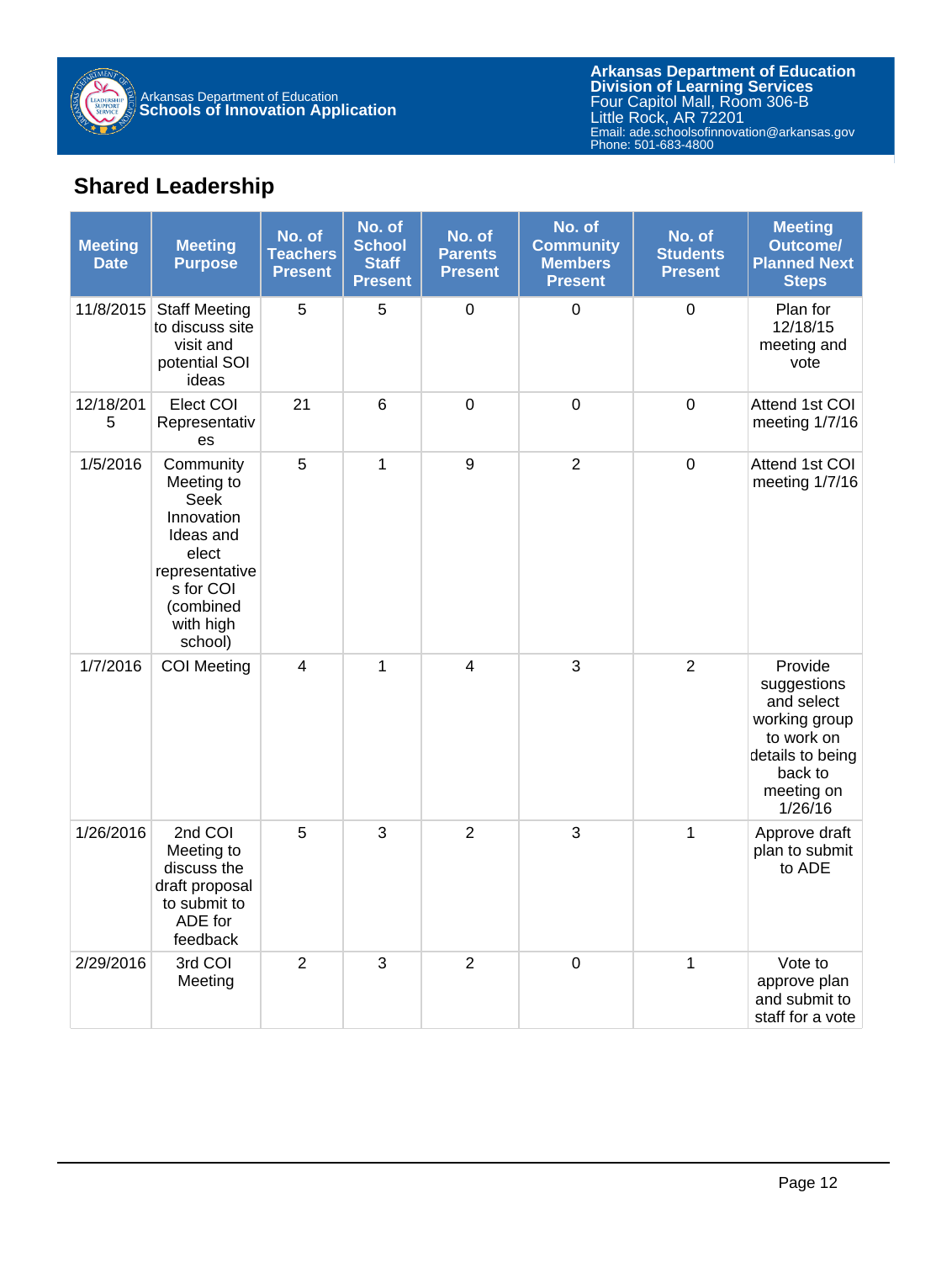

### **Election Results**

| Number of certified and classified on staff:                            | 40 |
|-------------------------------------------------------------------------|----|
| Number of staff who voted:                                              | 34 |
| Number of staff who voted for proposed Plan:                            | 30 |
| Number of staff who voted against the proposed plan:                    | 4  |
| Percentage of staff voting in favor of the proposed Plan of Innovation: | 88 |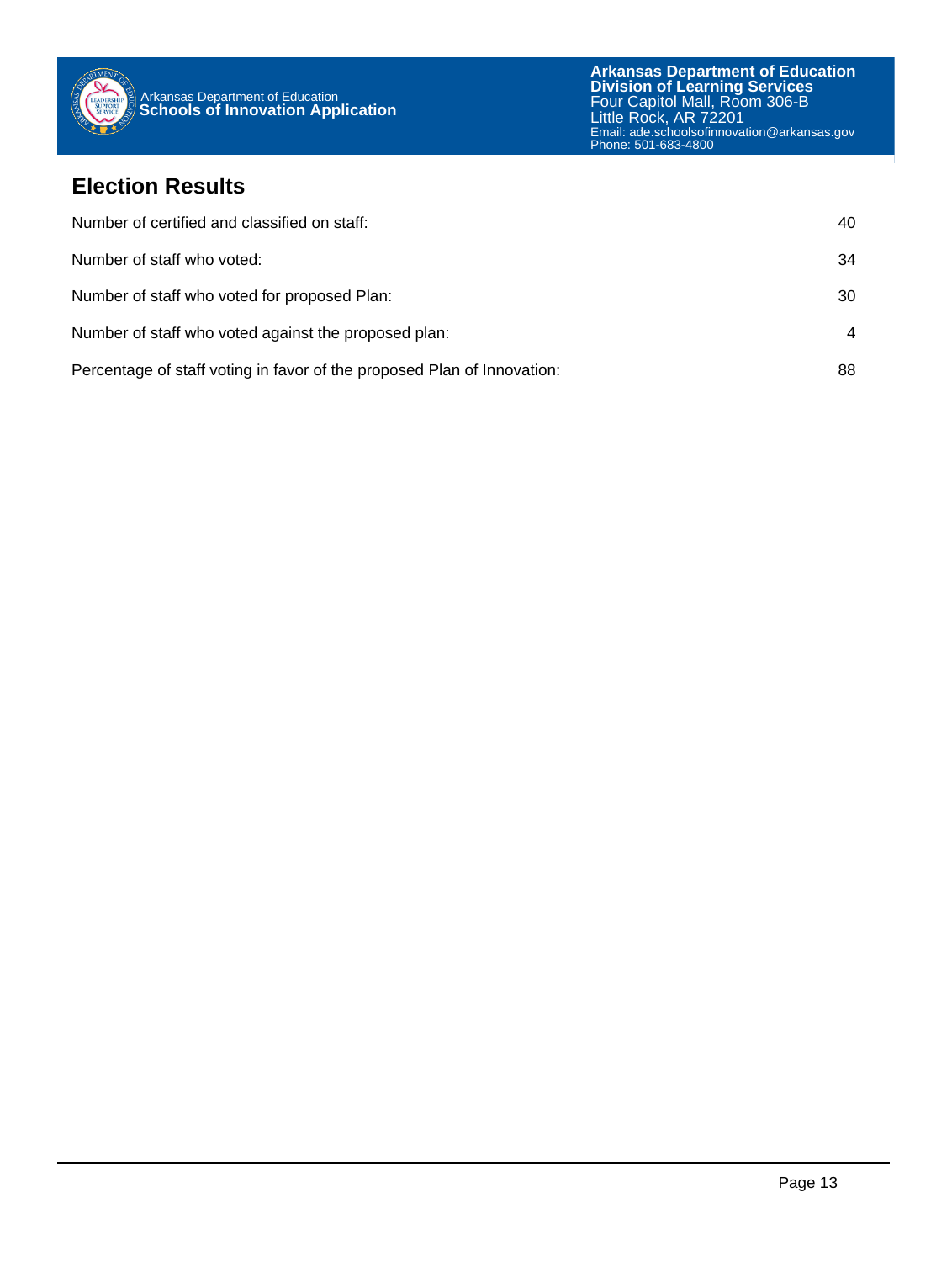

# **Professional Development Scope**

#### Professional Development Plan Part 1

| <b>Date</b> | <b>Audience</b>                           | <b>Purpose of the Session</b>                                                                                                                                                                                   |
|-------------|-------------------------------------------|-----------------------------------------------------------------------------------------------------------------------------------------------------------------------------------------------------------------|
| 9/29/2015   | District Admin, MS Teacher, HS<br>Teacher | School of Innovation Conference in Little<br>Rock to learn more about innovation and<br>the application process                                                                                                 |
| 10/13/2015  | Administrators, teachers                  | Meeting with UA Office of Innovation to<br>discuss application process and potential<br>site visits                                                                                                             |
| 11/5/2015   | Administrators, teachers                  | Visit to Western Wayne Schools in Indiana<br>to observe personalized learning model in<br>action and visit with staff and students<br>about their experiences                                                   |
| 12/11/2015  | Administrators, teachers                  | Office of Innovation Summit—increase the<br>number of teachers that learn about<br>personalized learning model; begin<br>fleshing out the details of a plan of<br>implementation                                |
| 12/18/2015  | Administrators, teachers, other staff     | Middle School Staff meeting to discuss the<br>ideas of personalized learning model, take<br>suggestions and concerns, elect certified<br>and classified representative to serve on<br>the Council of Innovation |
| 1/18/2016   | Administrators, teachers, other staff     | Professional Development Day - discuss<br>the input from the first Council of<br>Innovation meeting, seek input from entire<br>staff, discuss mentoring and personalized<br>learning benefits and processes     |

Professional Development Plan Part 2